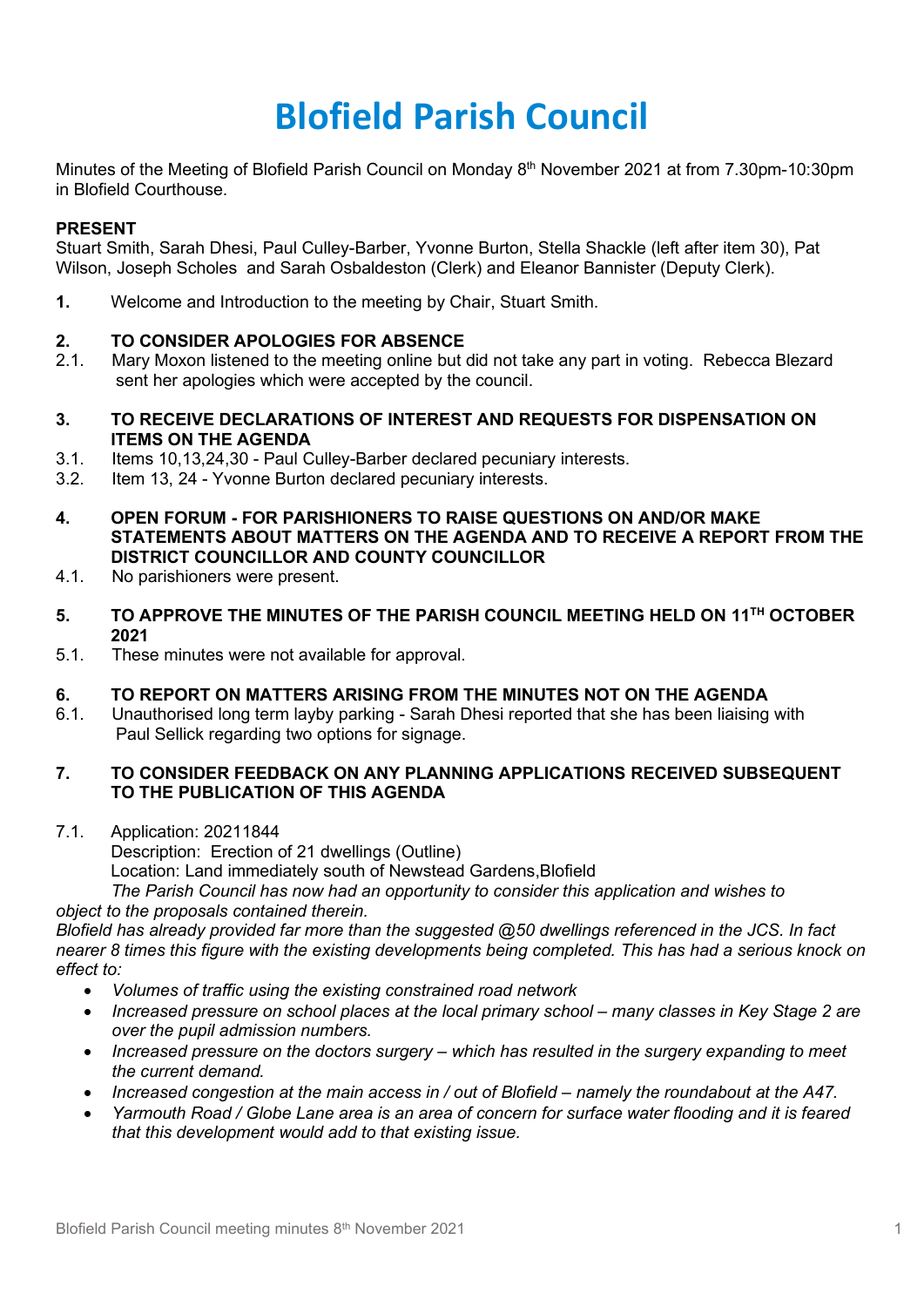- *Loss of yet further agricultural land – where climate concerns are encourage producers to minimize carbon footprint and food miles it seems ridiculous to give up perfectly good agricultural land for yet more housing.*
- *Impact to the existing residents of Newstead Gardens overlooking and loss of privacy concerns.*
- *With all the developments in the locality being built, is the local demand for affordable housing still present?*

*It would appear this proposal is at odds with the following Neighbourhood Plan policies:-*

*ENV1 – reducing the green corridor boundary between Blofield and Brundall.*

*ENV3 – potential addition to drainage / flooding issues experienced on Yarmouth Road / Globe Lane currently.*

*ENV4 – loss of yet further agricultural land*

*ENV6 – developments that reduce the separation of Blofield and Brundall should not be permitted.*

- *SER1 – the impact on primary school provision*
- *SER2 – impact on pre school provision*
- *SER3 – impact on the doctors surgery provision*
- *TRA1 – the impact on the existing constrained road network and access in / out of Blofield*

*TRA3 – provision of safe crossing points for pedestrian access to existing services.*

*If the planning office is minded to approve this development then the council would wish to see the following road safety improvements added for Yarmouth Road:*

- *Relocation of the existing fixed position flashing 30MPH sign currently located near Brewster Court.*
- *A pedestrian crossing facility on Yarmouth Road.*
- *Enhancement of the traffic lights at The Kings Head junction to enable safer pedestrian crossing.*

7.2. Application: 20211917

Description: Variation of Condition 2 of Planning Permission 20171386 to enable revised dwelling designs and siting details to 23 dwellings previously approved in 'Phase 1' Location: Land East of the Memorial Hall,Links Avenue,Brundall,NR13 5LL *Blofield Parish Council wish to make no comment. However, if plans change or new information. comes to light then it would appreciate the opportunity to consider this.* 

- 7.3. Application: 20211836 Description Replacement of window Location: Blofield Courthouse, 28 Yarmouth Road, Blofield, NR13 4JU *This application has been made by the parish council.*
- 7.4. Application: 20211871

Description: Single storey rear extension Location: 18 Danesbower Lane, Blofield, NR13 4LR *Blofield Parish Council wish to make no comment. However, if plans change or new information. comes to light then it would appreciate the opportunity to consider this.* 

- 7.5. Application: 20211949 Description: Variation of condition 2 of planning permission 20201976 Location: Yarmouth Road, Blofield, NR13 4LH ApplicationType: Removal/Variation of a condition (S73) *Blofield Parish Council wish to make no comment. However, if plans change or new information. comes to light then it would appreciate the opportunity to consider this.*
- **8. TO NOTE COUNCIL COMMENTS SUBMITTED ON PLANNING APPLICATION 20211411 (discharge of conditions Blofield Nurseries, Hall Road, NR13 4DB) REGARDING HALL ROAD SOAK AWAY, (reference to earlier application numbers 20171686, 20191990**)
	- 8.1. *The council made the following comments circulated by email to meet the planning deadline.*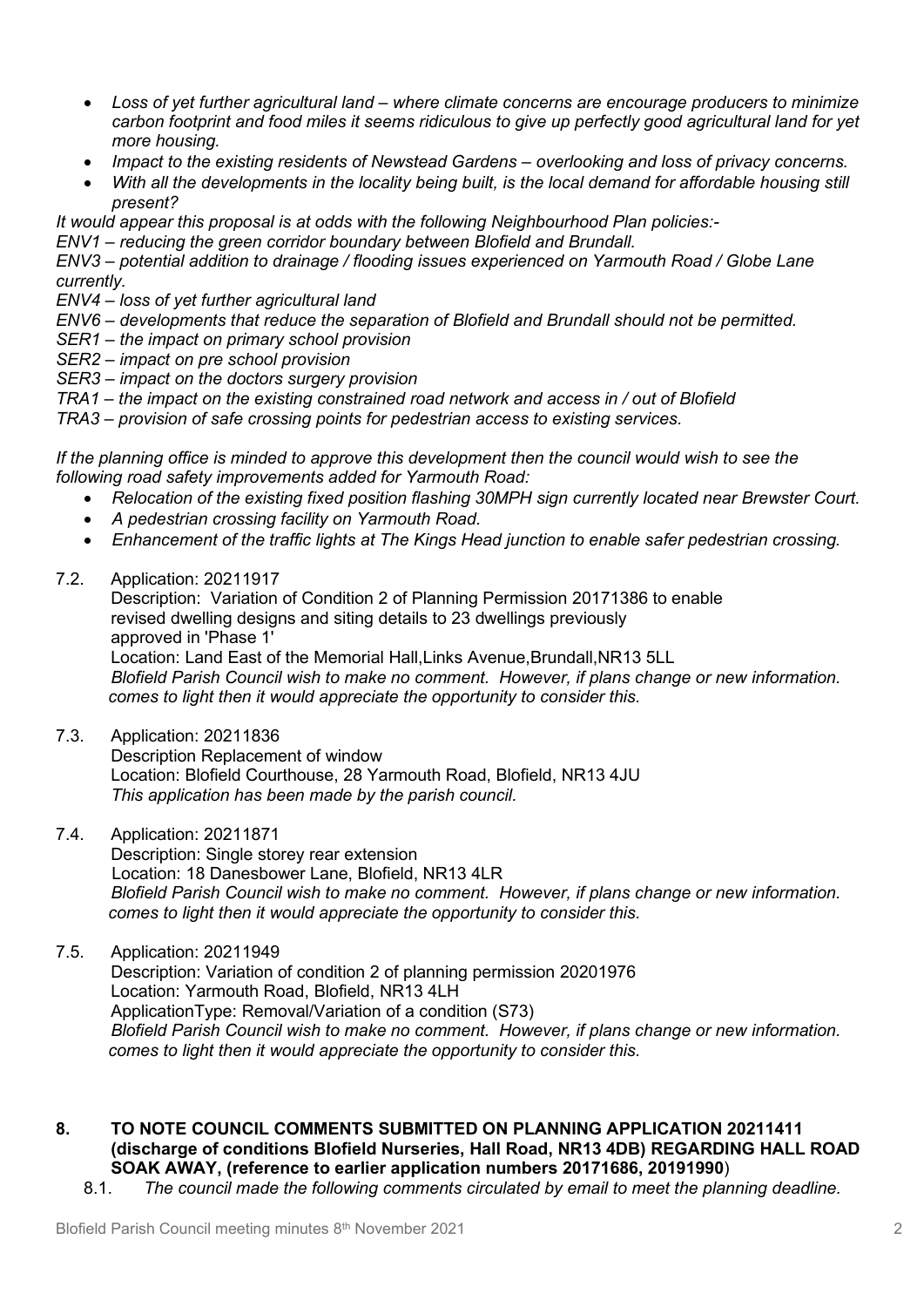- 8.2. *It is proposed to use the existing soakaway adjacent to Hall Road for the surface water run off from the new road system and to create a new soakaway next to Hall road under the communal parking for plots 1 and 2 to deal with the total roof area of 3235 square metres from all properties from the site. Within the Blofield Parish Neighbourhood Plan Env3 Drainage this proposal is in very close proximity to an identified localised flooding area - the junction of Hall Road with Woodbastwick Road. There is concern that this solution will merely increase surface water flooding in this area.*
- 8.3. *There is no footpath shown on the new plan, clearly identified in the outline 20171686 and commented on by the parish in 20191990. Withdrawal of footpath provision, would be in contravention of BPNP TRA3, walking and cycling and would impact on the section 106 agreement if this footpath is no longer being considered. New developments are expected to make adequate provision of crossing points, safe footpaths and cycle ways in accordance with national planning guidance, and local connections. Blofield Parish would seek to reinstate the original provision.*
- 8.4. Planners have subsequently confirmed that the footpath is still part of the proposal.

#### **9. TO CONSIDER FEEDBACK ON ANY PLANNING APPLICATIONS RECEIVED SUBSEQUENT TO THE PUBLICATION OF THIS AGENDA**

9.1. No further planning applications have been received. Mary Moxon provided an update on the drainage issues within Blofield Heath.

#### **10. TO RECEIVE AN UPDATE FROM NCC CHILDRENS SERVICES / BROADLAND DISTRICT COUNCIL REGARDING THE NEW SCHOOL AND AGREE ANY NECESSARY ACTIONS**

- 10.1. The 3 pieces of Wyngates land are now owned by Broadland District Council. No surveys of the site have taken place yet. A school completion date of September 2024 was provided by NCC Childrens Services.
- 10.2. Stuart Smith proposed (seconded by Sarah Dhesi) the council contact Andrew Proctor to request an indicative exit from the school playing field onto Plantation Road be shown on the NCC Childrens Services plans. The council resolved to approve this proposal. Clerk (EB) to action.
- 10.3. A site visit will take place with the secretary of state representative.
- 10.4. NCC Childrens Services will initiate a heads of terms agreement (a legal document) for the land we will be receiving in lieu of the Wyngates land. The council agreed to take time to consider a list of things they would like to see in this document. Clerk (EB) to gather thoughts to present back to the council.
- 10.5. NCC Childrens Services will work on communication to parishioners into 2022.
- 10.6. The doctors' surgery access road will be completed in January 2022.
- 10.7. The council are ready to pick up maintenance of areas 1 and 2 but continue to be concerned regarding the box blight in the boxed hedging. In addition, the council continues to be concerned with the ongoing flooding and weed growth on area 3. Clerk (SO) to chase both matters with Broadland District Council.

#### **11. TO RECEIVE AN UPDATE ON MARTY'S MARSH, THE ONGOING MAINTENANCE PLAN AND AGREE ANY NECESSARY ACTIONS**

- 11.1. Sarah Dhesi reported that the council has been successful in obtaining a grant from our District Councillor for a bench for Marty's Marsh. The council agreed to order the bench and arrange for a concrete based to be put in place. Clerk (EB) to action.
- 11.2. Yvonne Burton reported that she is looking into the maintenance plan for 2022 to keep marsh meadow more effectively under control, One cut is not enough, it requires 2-3 cuts around wild flowering seasons.
- 11.3. The council agreed to ask the tree surgeon and Garden Guardian if they have any spare wood chippings the council could use on the paths in Marty's Marsh.
- 11.4. The council agreed to cover the old contact number of the lectern with tape until a permanent number is established.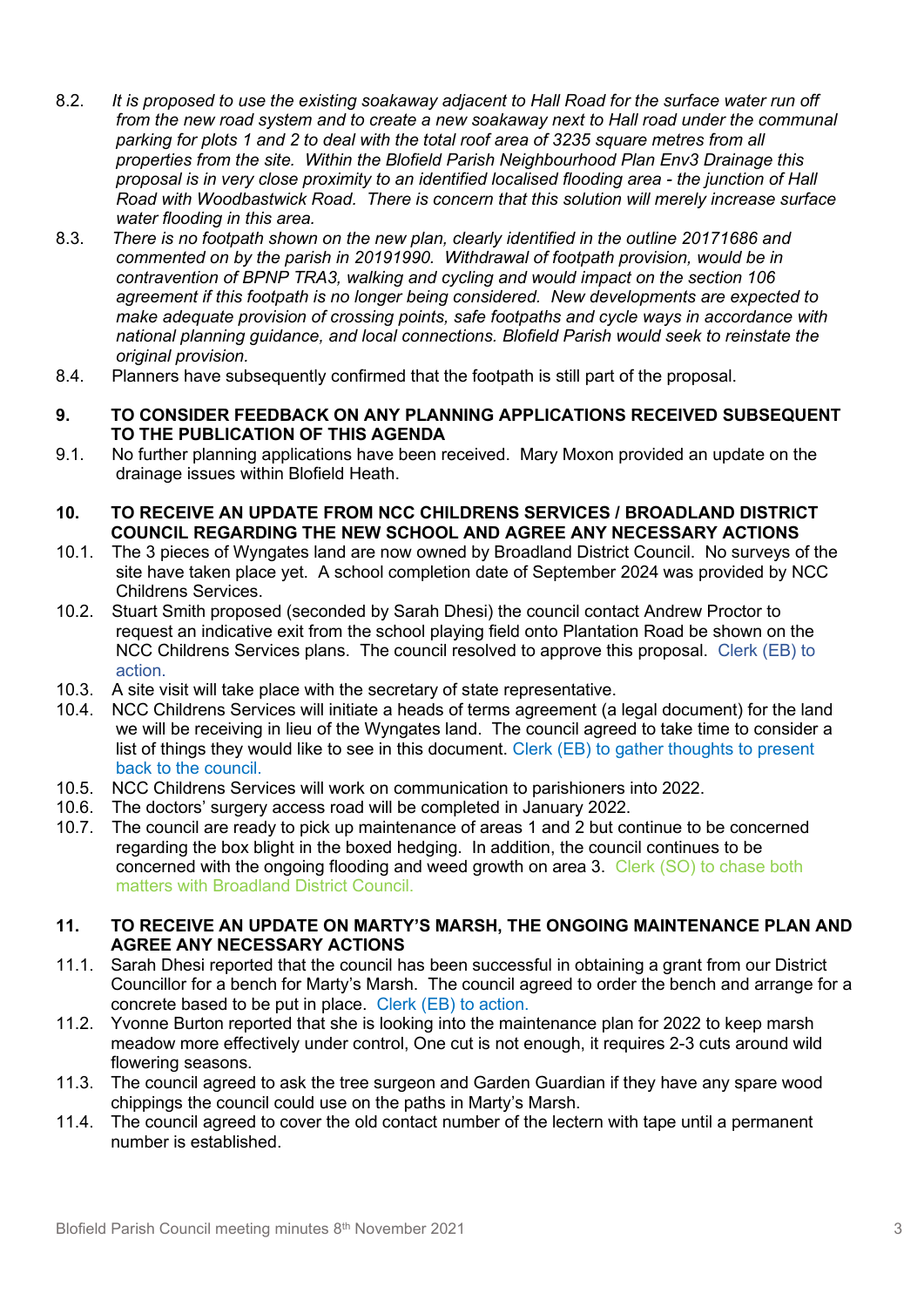## **12. TO RECEIVE AN UPDATE ON THE BRIDGE PROJECT AT MARTY'S MARSH AND AGREE ANY NECESSARY ACTIONS**

- 12.1. The working party have proposed the original location for the bridge using galvanized steel supports and a recycled plastic 8m span bridge. The working party will obtain 3 quotations for the full piece of work (including the abutments).
- 12.2. Broadland District Council Green Infrastructure Officer suggested there may be £16,000 from GI Section 106 funds available towards work on Marty's Marsh culvert repairs and the bridge.
- 12.3. The working party reported that as the bridge will be on Brundall land. Brundall council members will discuss with Brundall Parish Council if they can therefore obtain planning permission. It was suggested that Blofield Parish Council would arrange the Environment Agency paperwork for a joint council submission.
- 12.4. Stuart Smith proposed (seconded by Stella Shackle) the name 'Jubilee Bridge'. The council unanimously resolved to approve this proposal. This gives a tentative deadline of June 2022 for the complete project.
- 12.5. Sarah Dhesi reported that NCC Highways have had a tree survey carried out on the west bank trees. Works are required and these will be carried out by NCC Highways.
- 12.6. Sarah Dhesi reported that Brundall Parish Council will discuss maintenance works required to the Hybrid Black Poplar (0559 tree survey report) at their next land management committee meeting.

## **13. TO RECEIVE AN UPDATE ON THE ALLOTMENTS AND CONSIDER THE PEST CONTROL CONTRACT FOR 2022**

13.1. Sarah Dhesi proposed (seconded by Joseph Scholes) accept the quotation with the same firm of £55 per month for pest control for 2022. The council resolved to approve this proposal. Clerk (EB) / Sarah Dhesi to advise the pest control company.

## **14. TO RECEIVE AN UPDATE ON THE CHURCHYARD WALL AND CHURCHYARD HEADSTONE SIGNAGE**

- 14.1. Stuart Smith proposed the council agree £150 for the 'danger headstone' signage. The council unanimously resolved to approve this proposal. Clerk (EB) to action and arrange a meeting with Parochial Church Council (PCC) members to discuss precise locations.
- 14.2. The council agreed to obtain 3 comparative quotations for the churchyard wall work using the Architect's (Ruth Brennan) detailed report. Clerk (EB) to action.

## **15. TO RECEIVE AN UPDATE ON THE CHURCHYARD HEADSTONES AND AGREE ANY FURTHER ACTIONS**

15.1. The repairs to the category 5 headstones have been completed. The council agreed to request a detailed report from the stonemason of all the headstone works carried out. Clerk (SO) to action and chase the category 3 resurvey.

# **16. TO REVIEW APPROVE A SELF-CLOSING MECHANISM FOR THE CHURCHYARD GATE**

16.1. Further information is required to progress this. Clerk (EB) to chase and progress a suitable solution for the Parish Council and Parochial Church Council.

## **17. TO RECEIVE AN UPDATE ON THE TOWN PIT, CONSIDER QUOTATIONS AND AGREE NECESSARY ACTIONS**

- 17.1. Sarah Dhesi reported that the council is awaiting quotations for the weed extraction treatment.
- 17.2. The land is not formally owned by the council, however the council has taken responsibility for it for a number of years and it is on the council asset register. Clerk (EB) to investigate how the council go about registering the land to themselves.
- 17.3. The council unanimously resolved to approve £140 for the removal of the two fallen trees located in /adjacent to the pond. Clerk (EB) to liaise with the adjacent property owner / tree surgeon and ensure no oil contamination in the pond.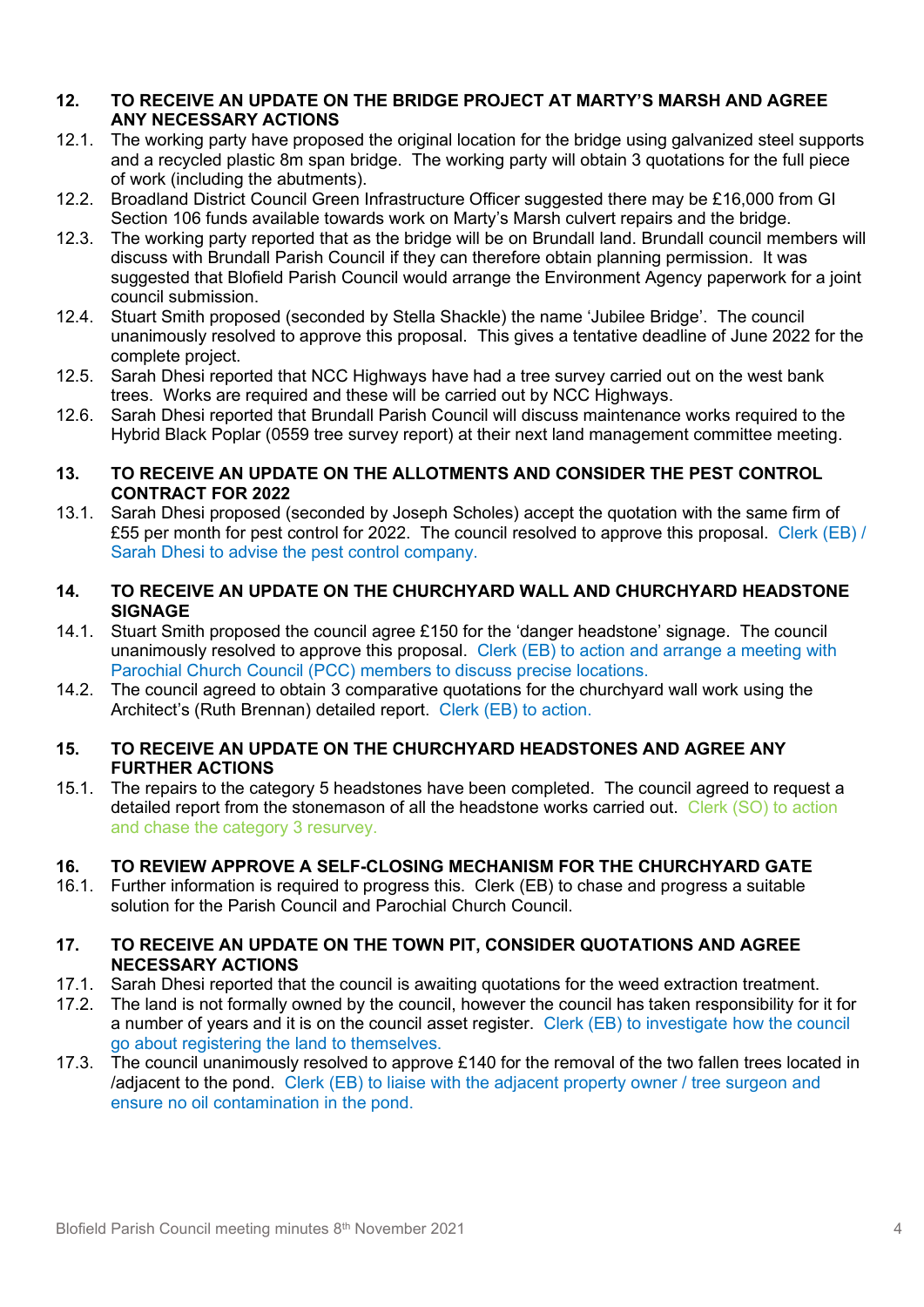## **18. TO RECEIVE AN UPDATE REGARDING COURTHOUSE FULL SURVEY AND AGREE ANY NECESSARY ACTIONS**

18.1. Stuart Smith proposed the council set up a working party between a couple of councillors and Courthouse Management Committee members to review the full survey establish priorities and plan for 2022 works and beyond. Clerk (EB) to action.

## **19. TO RECEIVE AN UPDATE ON THE COURTHOUSE WINDOW REPAIRS AND AGREE ANY NECESSARY ACTIONS**

19.1. The listed building planning consent has been applied for. A heritage building statement has been provided. The council is awaiting the outcome. Clerk (SO) to chase.

# **20. TO RECEIVE AN UPDATE REGARDING THE COUNTRY PARK LAND LINKED TO THE 20171386 MEMORIAL HALL BRUNDALL DEVELOPMENT AND AGREE NEXT ACTIONS**

- 20.1. The council had an onsite visit with Hopkins Homes.
- 20.2. Brundall Parish Council have reported that they are happy to work together with the parish council in the design and delivery. The next meeting is on the  $16<sup>th</sup>$  November with BDC representatives who can provide more information on ways forward for joint ownership and management of the site. Sarah Dhesi, Stuart Smith, Yvonne Burton, Eleanor Bannister to attend.

# **21. TO CONSIDER A SMALL GRANT REQUEST FROM BLOFIELD TENNIS CLUB**

- 21.1. The council carefully considered the large grant request from Blofield Tennis Club. The council discussed their ongoing S106/CIL plans for a future large project within the parish.
- 21.2. Stuart Smith proposed (seconded by Sarah Dhesi) the council do not fund this grant request as the council has taken a decision to ring fence the section 106 and CIL moneys for a future large project and therefore are not in a position to provide large grants. If the council position changes at anytime in the future the council will reconsider this request.

## **22. TO APPROVE INVOICES FOR PAYMENT, NOTE COUNCIL FUNDS AND REVIEW INTERNAL MONTHLY CHECKS**

22.1. Sarah Dhesi proposed (seconded by Stuart Smith) the council approve all payments of vouchers #112 - #133 totalling £8,036.05 (see Appendix A). The council unanimously resolved to approve this proposal. Clerk (SO) to make payments.

# **23. TO CONSIDER WEBSITE TRAINING FOR THE DEPUTY CLERK**

23.1. Stuart Smith proposed (seconded by Sarah Dhesi) website training for Eleanor Bannister at a cost of £80. The council unanimously resolved to approve this proposal.

# **24. TO RECEIVE AN UPDATE ON THE COUNCIL MEETING WITH THE BLOFIELD FUEL CHARITY**

- 24.1. Stuart Smith provided a verbal update to the council.
- **25. TO REVIEW AND AGREE A REVISED PARISH PARTNERSHIP SCHEME BID FOR SPEED SIGN(S) FOR 2022/23**
- 25.1. Following a brief discussion, Sarah Dhesi proposed (seconded by Stella Shackle) the council apply for 50% funding for a static speed sign, location to be agreed. The council unanimously resolved to approve this proposal. Clerk (EB) to action.

## **26. TO CONSIDER IMPROVING THE CIRCULATION OF THE COUNCIL NEWSLETTER AND DONATIONS TO FOCAL POINT**

- 26.1. The council carefully considered all the information regarding costs of printing focal point and the new council quarterly new letter.
- 26.2. Stuart Smith proposed (seconded by Stella Shackle) the council maintain their donation of £1,300 per annum for 2022/23. In recognition of this the council would like to request a half page advert quarterly to promote the council newsletter. In addition, the council noted that Focal Point was not printed for 12 editions during the COVID pandemic 2020/21. Therefore, the council agreed pro rata the donations for printed editions, resulting in not to make donations for 2021/22 as the grant for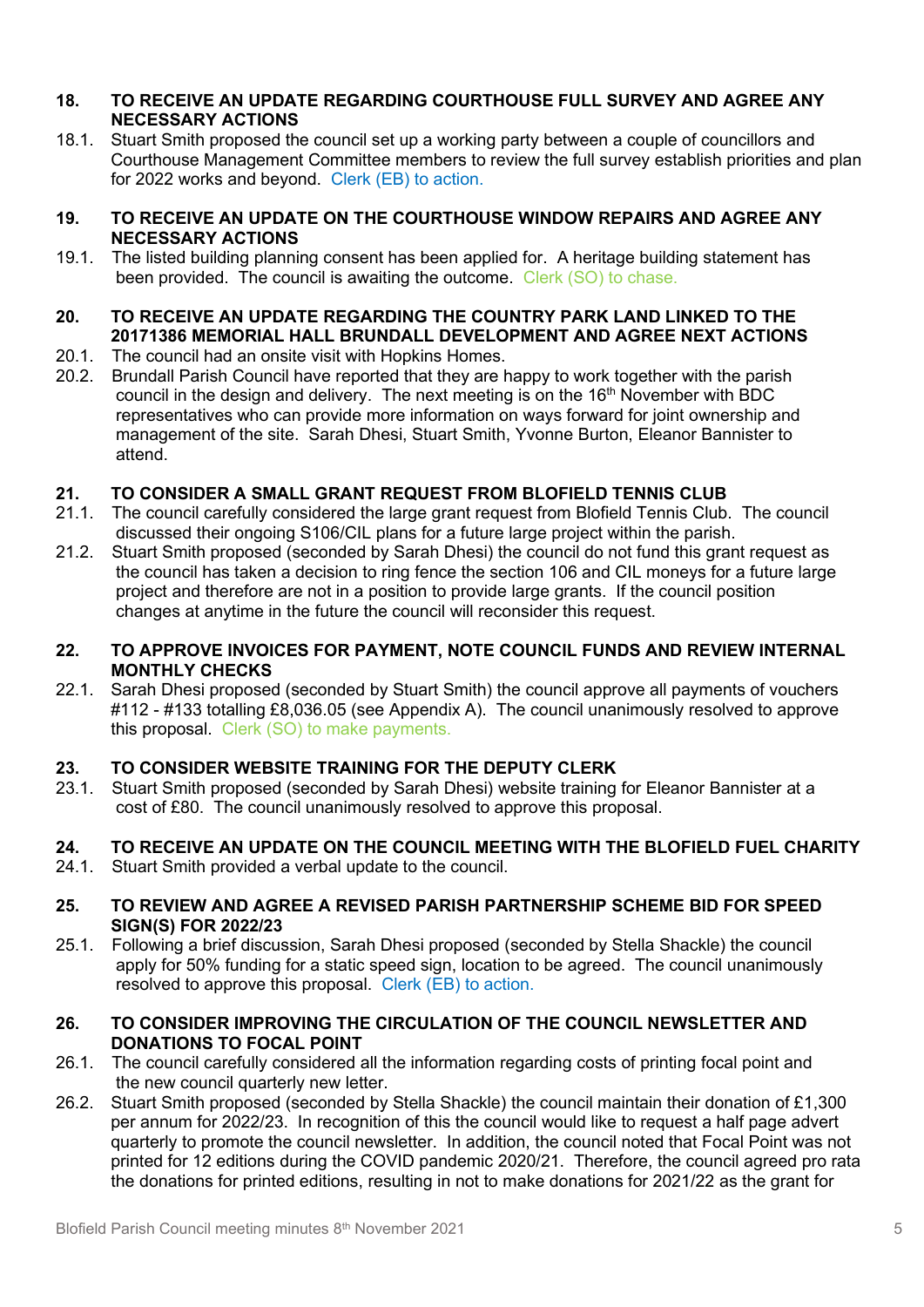2020/21 would carry over to 2021/22 printing costs. The council resolved to approve this proposal. Clerk (SO) to contact Focal Point editor.

- **27. TO CONSIDER THE OVERFLOWING DOG WASTE BIN AT HEMBLINGTON HALL ROAD / MILL ROAD CROSSROAD JUNCTION**
- 27.1. The clerk (SO) reported that the Broadland District Council have agreed to carry out two collections per week for this bin for the next 3 months. This will then be reviewed by BDC. Clerk (SO) to advise parishioners who raised their concerns.

*Stuart Smith proposed (seconded by Sarah Dhesi) the council extend the meeting beyond 10pm in order to complete the agenda and suspend standing order item 3w. The council unanimously resolved to approve this proposal.*

## **28. TO RECEIVE AN UPDATE ON DRAINAGE AND FLOODING IN BLOFIELD HEATH (BLOFIELD CORNER ROAD) AND AGREE ANY NECESSARY ACTIONS**

- 28.1. Mary Moxon provided a detailed report to the council regarding the drainage issues in Blofield Heath. Clerk (EB) to reissue a formal letter regarding drainage and flooding in Blofield Heath rather than an email sent last month.
- **29. TO NOTE A MEETING WITH THE CONTRACTOR FOR THE DUALLING OF THE A47 BLOFIELD TO NORTH BURLINGHAM AND AGREE ATTENDEES**
- 29.1. The council noted the meeting taking place on the 11<sup>th</sup> November, Sarah Dhesi and Stuart Smith to attend.

## **30. TO CONSIDER PARKING CONCERNS AROUND BLOFIELD SCHOOL AND AGREE ANY NECESSARY ACTIONS**

30.1. Paul Culley-Barber advised the council that the chair of the school governors has emailed parking enforcement to request prolonged visits during school pick up/collection times. Stuart proposed (seconded by Joseph Scholes) the council also send a letter to parking enforcement requesting regular visits to the school. The council resolved to approve this proposal. Clerk (EB) to action.

*Stella Shackle left the meeting.*

## **31. TO CONSIDER A DRAFT QUESTIONNAIRE AND AGREE ANY NECESSARY ACTIONS**

31.1. The council discussed a draft questionnaire prepared by Sarah Dhesi. Sarah Dhesi proposed (seconded by Joseph Scholes) the council work on the survey and get it online as soon as possible. The council resolved to approve this proposal. Sarah Dhesi / Stuart Smith / Eleanor Bannister to work on this.

## **32. TO CONSIDER A DRAFT NEWSLETTER AND AGREE ANY NECESSARY ACTIONS**

32.1. The council approved the final draft of the newsletter and agreed circulation in the village shops as before. Stuart Smith to action.

## **33. TO RECEIVE AN UPDATE FROM THE MARGARET HARKER HALL MEETING**

33.1. Sarah Dhesi provided an update from the MHH committee meeting.

## **34. TO RECEIVE AN UPDATE ON THE DESIGNATED FUNDS APPLICATION**

34.1. Green Environmental and Play equipment – the Highways England representatives are working on the feasibility of the projects.

# **35. TO RECEIVE AN UPDATE FROM THE LOCAL AUTHORITY CLUSTER MEETING**

35.1. Unfortunately, no Blofield Councillors were able to attend the meeting, the clerk will circulate the notes from the meeting when they are received.

# **36. TO RECEIVE THE CLERK'S REPORT & CORRESPONDENCE**

36.1. The clerk has reported a small black fence on Mill Road to NCC Highways to investigate. A parishioner is concerned it is a tripping hazard for passers by.